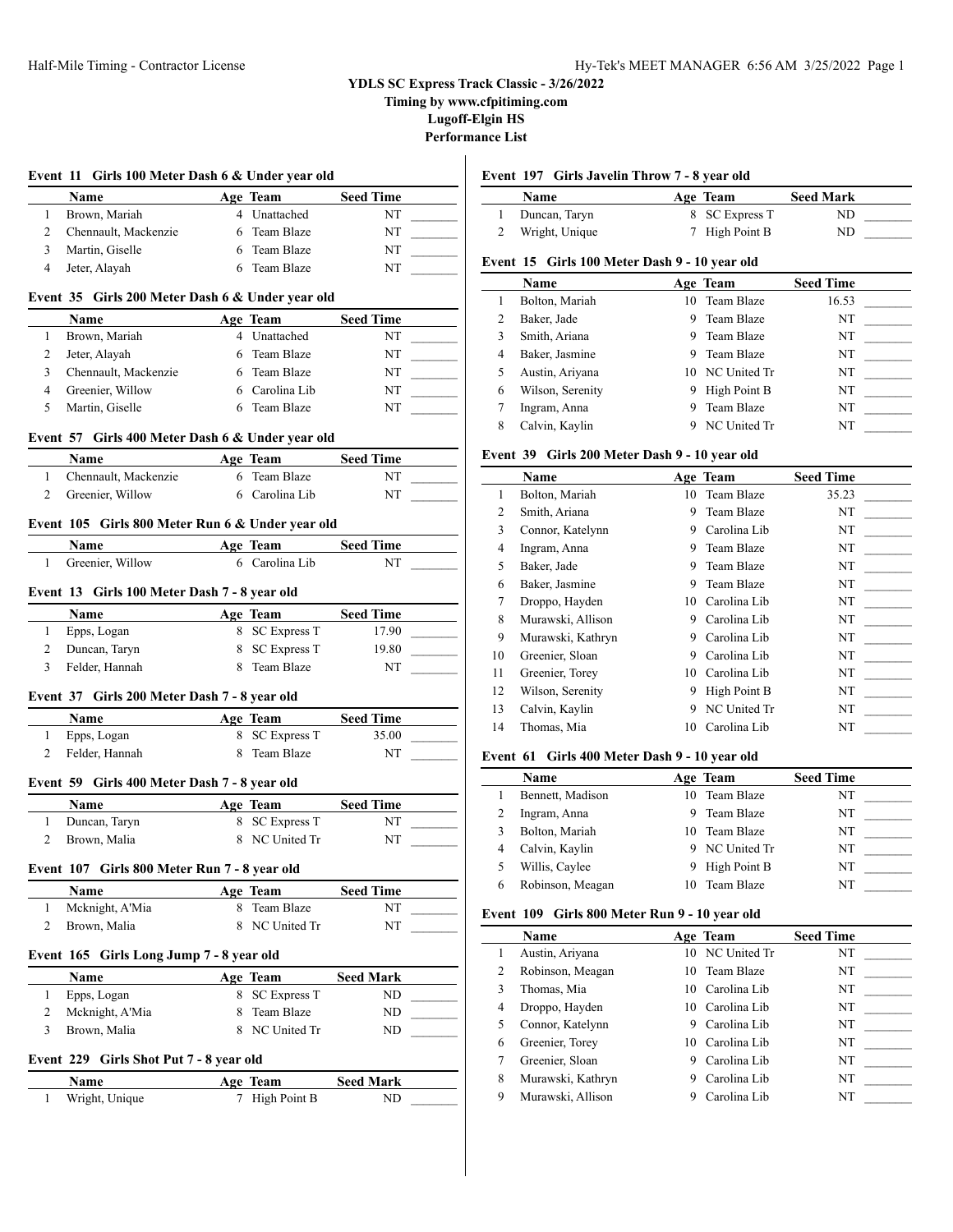**Timing by www.cfpitiming.com**

**Lugoff-Elgin HS**

# **Performance List**

|                | Name                                                 |      | Age Team            | <b>Seed Time</b> |  |
|----------------|------------------------------------------------------|------|---------------------|------------------|--|
| 1              | Thomas, Mia                                          |      | 10 Carolina Lib     | NT               |  |
| 2              | Murawski, Kathryn                                    |      | 9 Carolina Lib      | NT               |  |
| 3              | Droppo, Hayden                                       |      | 10 Carolina Lib     | NT               |  |
| 4              | Connor, Katelynn                                     |      | 9 Carolina Lib      | NT               |  |
| 5              | Greenier, Torey                                      |      | 10 Carolina Lib     | NT               |  |
| 6              | Greenier, Sloan                                      |      | 9 Carolina Lib      | NT               |  |
| 7              | Murawski, Allison                                    |      | 9 Carolina Lib      | NT               |  |
|                | Event 167<br>Girls Long Jump 9 - 10 year old         |      |                     |                  |  |
|                | Name                                                 |      | Age Team            | <b>Seed Mark</b> |  |
| 1              | Smith, Ariana                                        |      | 9 Team Blaze        | ND               |  |
| 2              | Bennett, Madison                                     |      | 10 Team Blaze       | ND               |  |
| 3              | Wilson, Serenity                                     |      | 9 High Point B      | ND.              |  |
| 4              | Austin, Ariyana                                      |      | 10 NC United Tr     | ND               |  |
|                | Girls Shot Put 9 - 10 year old<br>Event 231          |      |                     |                  |  |
|                | Name                                                 |      | Age Team            | <b>Seed Mark</b> |  |
| 1              | Cline, Cheyann                                       |      | 10 Unattached       | ND               |  |
| 2              | Willis, Caylee                                       |      | 9 High Point B      | ND               |  |
|                | Event 199 Girls Javelin Throw 9 - 10 year old        |      |                     |                  |  |
|                | Name                                                 |      | Age Team            | <b>Seed Mark</b> |  |
| 1              | Cline, Cheyann                                       |      | 10 Unattached       | ND               |  |
| 2              | Bennett, Madison                                     |      | 10 Team Blaze       | ND               |  |
| 3              | Willis, Caylee                                       | 9    | High Point B        | ND               |  |
|                | Event 157 Girls 1500 Meter Race Walk 9 - 10 year old |      |                     |                  |  |
|                | Name                                                 |      | Age Team            | <b>Seed Time</b> |  |
| 1              | Cline, Cheyann                                       |      | 10 Unattached       | NT               |  |
|                |                                                      |      |                     |                  |  |
|                | Event 17 Girls 100 Meter Dash 11-12 year old         |      |                     |                  |  |
|                | Name                                                 |      | Age Team            | <b>Seed Time</b> |  |
| 1              | M Erritt, Zoe                                        | 11 - | <b>SC Express T</b> | 15.25            |  |
| 2              | Walker, Janaya                                       |      | 11 Team Blaze       | NT               |  |
| 3              | Davis, Gabrielle                                     |      | 12 Unattached       | NT               |  |
| 4              | Thomas, Keyera                                       |      | 11 Team Blaze       | NT               |  |
| 5              | Brown, Londyn                                        |      | 12 Team Blaze       | NT               |  |
| 6              | Dawson, Cailyn                                       | 11   | Team Blaze          | NT               |  |
| 7              | Merling, Genesis                                     | 12   | Team Blaze          | $_{\rm NT}$      |  |
| 8              | Moyer, Taliyah                                       | 11   | Team Blaze          | NT               |  |
| 9              | Mortimore, Aziya                                     | 12   | High Point B        | NT               |  |
| 10             | Knowell, Bryley                                      | 11   | Team Blaze          | NT               |  |
| 11             | Smith, Kara                                          | 11   | Team Blaze          | NT               |  |
| 12             | Hartwell, Maria                                      | 12   | Team Blaze          | NT               |  |
|                | Girls 200 Meter Dash 11-12 year old                  |      |                     |                  |  |
| Event 41       | Name                                                 |      | Age Team            | <b>Seed Time</b> |  |
| $\mathbf{1}$   | Walker, Janaya                                       | 11   | Team Blaze          | NT               |  |
| 2              | Davis, Gabrielle                                     | 12   | Unattached          | NT               |  |
| $\mathfrak{Z}$ | Smith, Kara                                          | 11   | Team Blaze          | NT               |  |
| $\overline{4}$ | Thomas, Keyera                                       | 11   | Team Blaze          | NT               |  |

6 Dawson, Cailyn 11 Team Blaze NT<br>7 Connor, Megan 11 Carolina Lib NT

7 Connor, Megan 11 Carolina Lib

| -8  | Bell, Princess   | 12 OC Thunderca | NT |  |
|-----|------------------|-----------------|----|--|
| - 9 | Merling, Genesis | 12 Team Blaze   | NΤ |  |
| 10  | Mortimore, Aziya | 12 High Point B | NT |  |
| -11 | Hartwell, Maria  | 12 Team Blaze   | NT |  |
| 12  | Knowell, Bryley  | 11 Team Blaze   | NT |  |
| 13  | Moyer, Taliyah   | 11 Team Blaze   | NT |  |

### **Event 63 Girls 400 Meter Dash 11- 12 year old**

|                             | <b>Name</b>       |      | Age Team            | <b>Seed Time</b> |
|-----------------------------|-------------------|------|---------------------|------------------|
|                             | M Erritt, Zoe     | 11 - | <b>SC Express T</b> | 1:23.00          |
| $\mathcal{D}_{\mathcal{L}}$ | Robinson, Madison |      | 12 SC Express T     | 1:24.00          |
| 3                           | Dawson, Cailyn    |      | 11 Team Blaze       | NT               |
| 4                           | Walker, Janaya    |      | 11 Team Blaze       | NT               |
| 5                           | Brown, Londyn     |      | 12 Team Blaze       | NT               |
| 6                           | Merling, Genesis  |      | 12 Team Blaze       | NT               |
|                             | Moyer, Taliyah    |      | 11 Team Blaze       | NT               |
| 8                           | Bell, Princess    |      | 12 OC Thunderca     | NT               |
| 9                           | Knowell, Bryley   | 11   | Team Blaze          | NT               |
| 10                          | Hartwell, Maria   |      | 12 Team Blaze       | NT               |

### **Event 95 Girls 800 Meter Run 11- 12 year old**

| <b>Name</b>     | Age Team        | <b>Seed Time</b> |
|-----------------|-----------------|------------------|
| Mclean, Zoey    | 11 NC United Tr | NT               |
| 2 Connor, Megan | 11 Carolina Lib | NT               |
| Pope, Ndanu     | 12 High Point B | NT               |

#### **Event 113 Girls 1500 Meter Run 11- 12 year old**

| Name          | Age Team        | <b>Seed Time</b> |  |
|---------------|-----------------|------------------|--|
| Gross, Taylor | 12 Team Blaze   | 6:05.00          |  |
| Connor, Megan | 11 Carolina Lib | NT               |  |
| Pope, Ndanu   | 12 High Point B | NT               |  |
| Mclean, Zoey  | 11 NC United Tr | NT               |  |

### **Event 91 Girls 80 Meter Hurdles 11- 12 year old**

| Name              | Age Team        | <b>Seed Time</b> |  |
|-------------------|-----------------|------------------|--|
| Eure, Lauren      | 12 Team Blaze   | 16.00            |  |
| Robinson, Madison | 12 SC Express T | NT               |  |
| Wilkinson, Evina  | 11 NC United Tr | NT               |  |

### **Event 169 Girls Long Jump 11- 12 year old**

| .                |                 |                  |  |
|------------------|-----------------|------------------|--|
| Name             | Age Team        | <b>Seed Mark</b> |  |
| Eure, Lauren     | 12 Team Blaze   | 3.59m            |  |
| Davis, Gabrielle | 12 Unattached   | ND               |  |
| Bell, Princess   | 12 OC Thunderca | ND               |  |
| Thomas, Keyera   | Team Blaze      | ND               |  |

### **Event 219 Girls Shot Put 11- 12 year old**

| <b>Name</b>      | Age Team        | <b>Seed Mark</b> |  |
|------------------|-----------------|------------------|--|
| Williams, Saniya | 12 SC Express T | 8.83m            |  |

### **Event 201 Girls Javelin Throw 11- 12 year old**

| Name              | Age Team        | <b>Seed Mark</b> |
|-------------------|-----------------|------------------|
| M Erritt, Zoe     | 11 SC Express T | ND               |
| Robinson, Madison | 12 SC Express T | ND               |
| Mclean, Zoey      | 11 NC United Tr | ND               |
| Wilkinson, Evina  | NC United Tr    | ND               |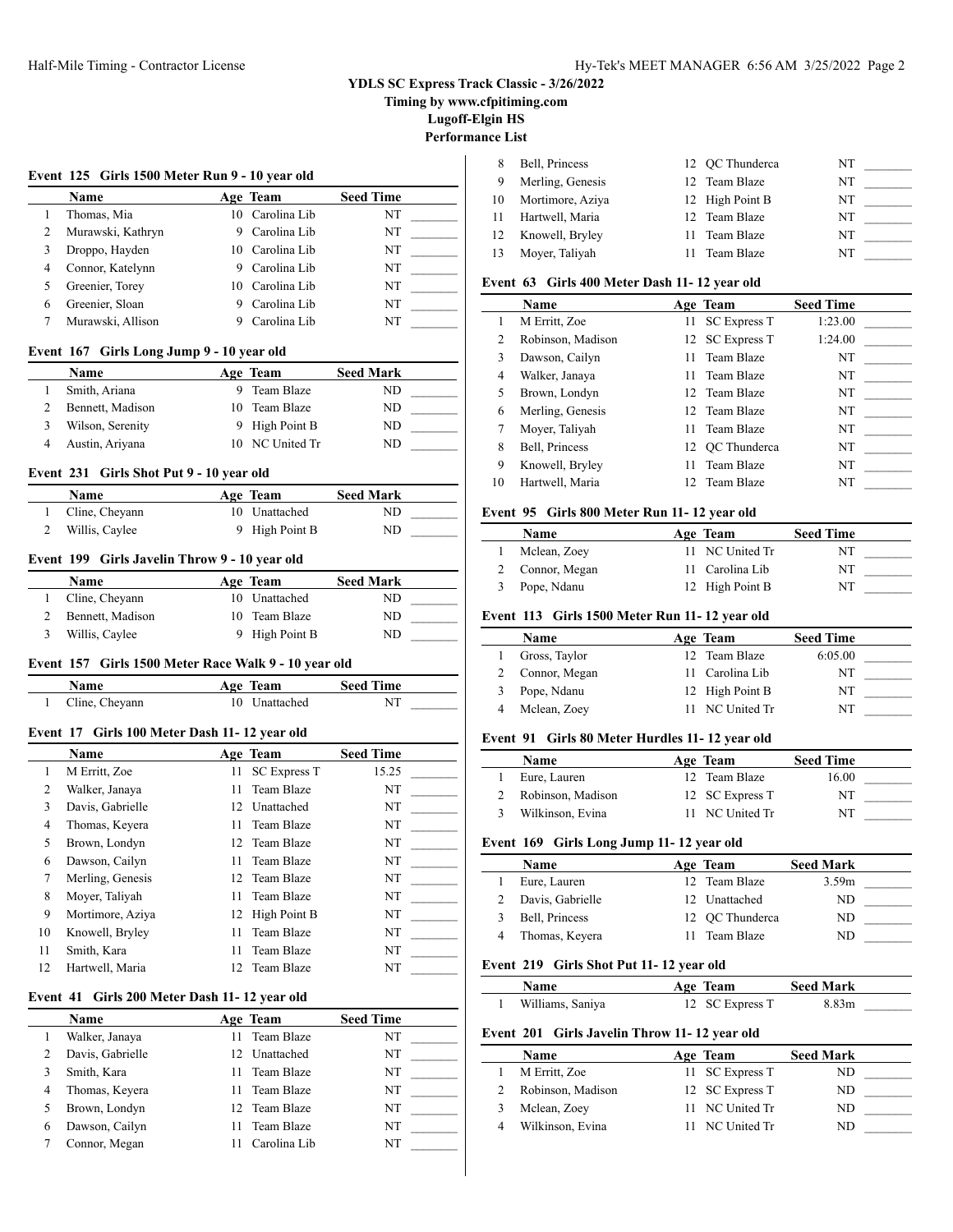**Timing by www.cfpitiming.com**

**Lugoff-Elgin HS**

**Performance List**

 $\mathbf{I}$ 

| Event 145 Girls 1500 Meter Race Walk 11-12 year old |                                                  |    |                     |                  |  |
|-----------------------------------------------------|--------------------------------------------------|----|---------------------|------------------|--|
|                                                     | Name                                             |    | Age Team            | <b>Seed Time</b> |  |
| 1                                                   | Gross, Taylor                                    | 12 | Team Blaze          | 8:39.00          |  |
| $\overline{c}$                                      | Wilkinson, Evina                                 | 11 | NC United Tr        | NT               |  |
|                                                     | Girls 100 Meter Dash 13 -14 year old<br>Event 19 |    |                     |                  |  |
|                                                     | Name                                             |    | Age Team            | <b>Seed Time</b> |  |
| 1                                                   | Asmond, Paris                                    | 14 | Team Blaze          | 13.50            |  |
| 2                                                   | Penn, Kayla                                      | 13 | Unattached          | 13.87            |  |
| 3                                                   | Sajouste, Saniyah                                | 13 | Team Blaze          | 14.85            |  |
| 4                                                   | Berry, Sidra                                     | 13 | <b>SC Express T</b> | 15.03            |  |
| 5                                                   | Johnson, Tiara                                   | 13 | Unattached          | NT               |  |
| 6                                                   | Brandon, Zamiah                                  | 13 | High Point B        | NT               |  |
| 7                                                   | Wilson, Skye                                     | 14 | High Point B        | NT               |  |
| 8                                                   | Burgess, Morgan                                  | 14 | High Point B        | NT               |  |
|                                                     | Event 43 Girls 200 Meter Dash 13 -14 year old    |    |                     |                  |  |
|                                                     | Name                                             |    | Age Team            | <b>Seed Time</b> |  |
| 1                                                   | Asmond, Paris                                    | 14 | Team Blaze          | 29.00            |  |
| 2                                                   | Sajouste, Saniyah                                | 13 | Team Blaze          | 30.53            |  |
| 3                                                   | Johnson, Tiara                                   | 13 | Unattached          | NT               |  |
| 4                                                   | Droppo, Heidi                                    | 14 | Carolina Lib        | NT               |  |
| 5                                                   | Penn Kavla                                       |    | 13 Unattached       | NT               |  |

### 5 Penn, Kayla 13 Unattached NT 6 Garway, Romell 14 Team Blaze NT 7 Brandon, Zamiah 13 High Point B NT 8 Wilson, Starr 14 High Point B NT 9 Wilson, Skye 14 High Point B NT 10 Burgess, Morgan 14 High Point B NT 11 Moore, Londyn 13 Team Blaze NT

### **Event 65 Girls 400 Meter Dash 13 -14 year old**

| <b>Name</b>      |     | Age Team        | <b>Seed Time</b> |  |
|------------------|-----|-----------------|------------------|--|
| Calhoun, Yolanda |     | 13 High Point B | 1:00.00          |  |
| Penn, Kayla      | 13. | Unattached      | 1:04.95          |  |
| Johnson, Tiara   | 13. | Unattached      | NT               |  |
| Garway, Romell   |     | 14 Team Blaze   | NT               |  |
| Wilson, Starr    |     | 14 High Point B | NT               |  |
| Moore, Londyn    |     | Team Blaze      | NT               |  |

#### **Event 97 Girls 800 Meter Run 13 -14 year old**

| Name             | Age Team        | <b>Seed Time</b> |  |
|------------------|-----------------|------------------|--|
| Calhoun, Yolanda | 13 High Point B | 2:30.00          |  |
| Penn, Kayla      | 13 Unattached   | 2:40.00          |  |
| Garway, Romell   | 14 Team Blaze   | NT               |  |
| Droppo, Heidi    | 14 Carolina Lib | NT               |  |

### **Event 115 Girls 1500 Meter Run 13 -14 year old**

| Name          | Age Team        | <b>Seed Time</b> |  |
|---------------|-----------------|------------------|--|
| Droppo, Heidi | 14 Carolina Lib | NT               |  |

#### **Event 93 Girls 100 Meter Hurdles 13 -14 year old**

| <b>Name</b>  | Age Team        | <b>Seed Time</b> |
|--------------|-----------------|------------------|
| Berry, Sidra | 13 SC Express T | NT               |

#### **Event 73 Girls 200 Meter Hurdles 13 -14 year old**

| Name         | Age Team        | <b>Seed Time</b> |
|--------------|-----------------|------------------|
| Berry, Sidra | 13 SC Express T | NT               |

#### **Event 171 Girls Long Jump 13 -14 year old**

| <b>Name</b>       | Age Team      | <b>Seed Mark</b>  |  |
|-------------------|---------------|-------------------|--|
| Sajouste, Saniyah | 13 Team Blaze | 3.61 <sub>m</sub> |  |
| Johnson. Tiara    | 13 Unattached | ND                |  |

#### 221 Girls Shot Put 13 -14 year old

| Name            | Age Team        | <b>Seed Mark</b> |  |
|-----------------|-----------------|------------------|--|
| Wilson, Starr   | 14 High Point B | ND               |  |
| Asmond, Paris   | 14 Team Blaze   | ND               |  |
| Burgess, Morgan | 14 High Point B | ND               |  |

#### 203 Girls Javelin Throw 13 -14 year old

| Name          | Age Team      | <b>Seed Mark</b> |  |
|---------------|---------------|------------------|--|
| Asmond, Paris | 14 Team Blaze | ND               |  |

#### 21 Girls 100 Meter Dash 15 -16 year old

| <b>Name</b>            | Age Team        | <b>Seed Time</b> |  |
|------------------------|-----------------|------------------|--|
| Martin-Maybin, Jakeyia | 16 QuickFire    | 12.85            |  |
| Johnson, Serenitie     | 15 High Point B | NT               |  |

#### **Event 45 Girls 200 Meter Dash 15 -16 year old**

| <b>Name</b>            | Age Team        | <b>Seed Time</b> |  |
|------------------------|-----------------|------------------|--|
| Martin-Maybin, Jakeyia | 16 OuickFire    | 27.00            |  |
| Johnson, Serenitie     | 15 High Point B | NT               |  |

#### **Event 99 Girls 800 Meter Run 15 -16 year old**

| Name           | Age Team      | <b>Seed Time</b> |
|----------------|---------------|------------------|
| Cline, Kaylynn | 15 Unattached | NT               |

### **Event 117 Girls 1500 Meter Run 15 -16 year old**

|                | Aøe | Team       | <b>Seed Time</b> |  |
|----------------|-----|------------|------------------|--|
| Cline, Kaylynn |     | Inattached | NT               |  |

#### **Event 173 Girls Long Jump 15 -16 year old**

| Name               | Age Team        | <b>Seed Mark</b> |
|--------------------|-----------------|------------------|
| Johnson, Serenitie | 15 High Point B | ND               |

### **Event 191 Girls Triple Jump 15 -16 year old**

| <b>Name</b>        | Age Team        | <b>Seed Mark</b> |
|--------------------|-----------------|------------------|
| Johnson, Serenitie | 15 High Point B | ND               |

# **Event 223 Girls Shot Put 15 -16 year old**

| <b>Name</b> |                                              | Age Team      | <b>Seed Mark</b> |  |
|-------------|----------------------------------------------|---------------|------------------|--|
|             | 1 Cline, Kaylynn                             | 15 Unattached | ND.              |  |
|             | Event 205 Girls Javelin Throw 15-16 year old |               |                  |  |
| Name        |                                              | Age Team      | Seed Mark        |  |

| гчанне         |  | Age ream      | эееси магк |    |  |
|----------------|--|---------------|------------|----|--|
| Cline, Kaylynn |  | 15 Unattached |            | ND |  |

# **Event 47 Girls 200 Meter Dash 17- 18 year old**

| <b>Name</b> | Age Team      | <b>Seed Time</b> |  |
|-------------|---------------|------------------|--|
| Cooper, Ava | 17 Unattached | NT               |  |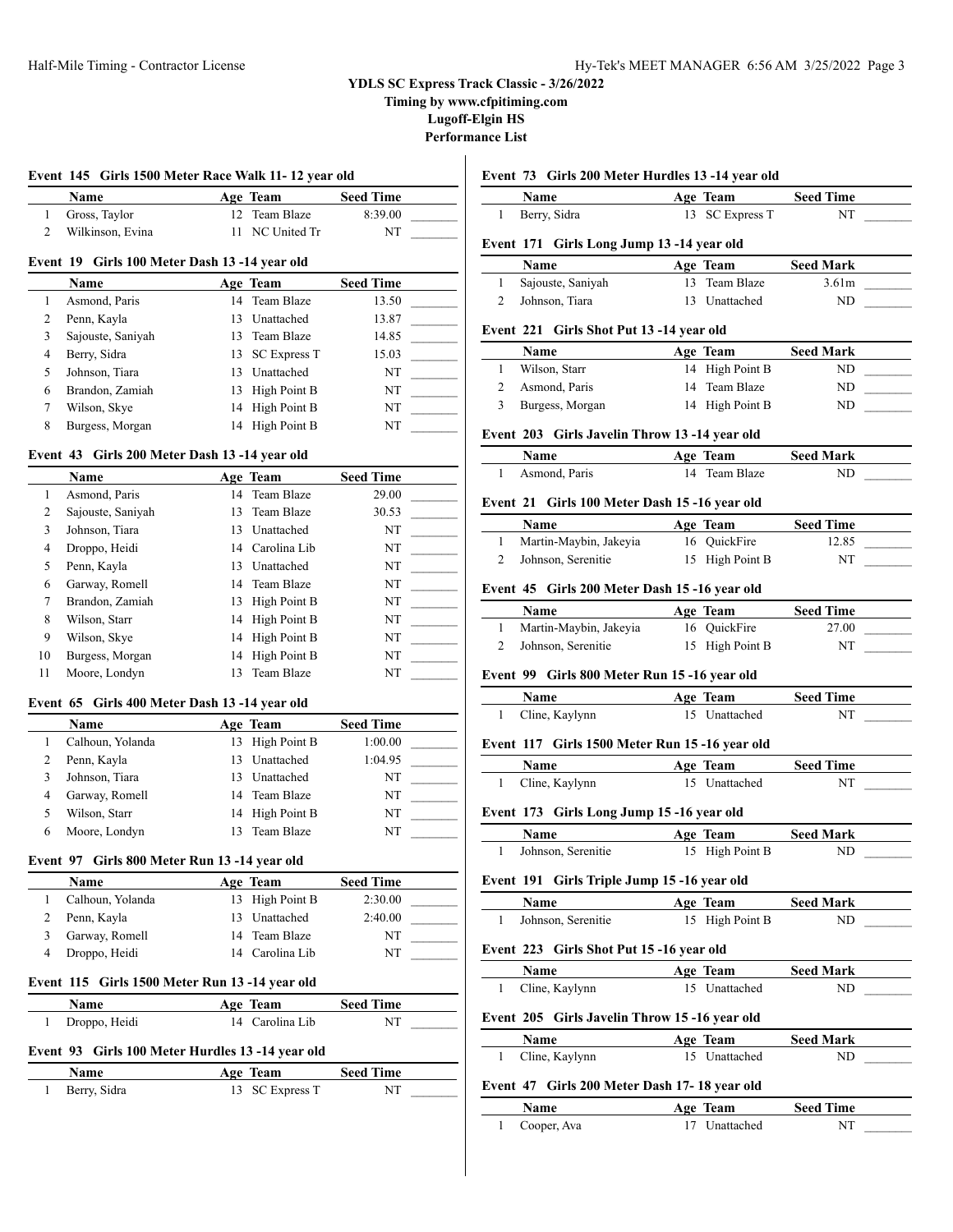**Timing by www.cfpitiming.com**

**Lugoff-Elgin HS**

**Performance List**

|                                |                                                 |             |                                   |                   | Periormance List |                           |
|--------------------------------|-------------------------------------------------|-------------|-----------------------------------|-------------------|------------------|---------------------------|
|                                | Event 175 Girls Long Jump 17-18 year old        |             |                                   |                   | 10               | Locklear, l               |
|                                |                                                 |             |                                   |                   | 11               | Kennedy,                  |
|                                | Name                                            |             | Age Team                          | <b>Seed Mark</b>  | 12               | Lewis, Jan                |
| 1                              | Cooper, Ava                                     |             | 17 Unattached                     | 4.74m             | 13               | Middleton                 |
|                                | Event 193 Girls Triple Jump 17-18 year old      |             |                                   |                   |                  | Event 60 Boys             |
|                                | Name                                            |             | Age Team                          | <b>Seed Mark</b>  |                  | Name                      |
| $\mathbf{1}$                   | Cooper, Ava                                     |             | 17 Unattached                     | 9.09 <sub>m</sub> | $\mathbf{1}$     | Boykin, K                 |
|                                | Event 12 Boys 100 Meter Dash 6 & Under year old |             |                                   |                   | 2                | Allen, And                |
|                                | Name                                            |             | Age Team                          | <b>Seed Time</b>  | 3                | Wilson, Ay                |
| $\mathbf{1}$                   | Mcmoore, Jestic                                 |             | 6 Team Blaze                      | NT                | 4                | Jones Jr, D               |
| 2                              | Schofield, Noah                                 |             | 6 Carolina Lib                    | NT                | 5                | Belton, Ch                |
|                                |                                                 |             |                                   |                   | 6<br>7           | Knowell J                 |
|                                | Event 36 Boys 200 Meter Dash 6 & Under year old |             |                                   |                   | 8                | Delee, Ric<br>Middleton   |
|                                | Name                                            |             | Age Team                          | <b>Seed Time</b>  | 9                | Gregory, $A$              |
| $\mathbf{1}$                   | Schofield, Noah                                 |             | 6 Carolina Lib                    | NT                | 10               | Wright, G1                |
| 2                              | Mcmoore, Jestic                                 | 6           | Team Blaze                        | NT                | 11               | Lewis, Jan                |
| $\overline{3}$                 | Mclean, Bobby                                   |             | 6 Carolina Lib                    | NT                |                  |                           |
|                                | Event 58 Boys 400 Meter Dash 6 & Under year old |             |                                   |                   |                  | Event 108 Boy             |
|                                | Name                                            |             | Age Team                          | <b>Seed Time</b>  | $\mathbf{1}$     | <b>Name</b><br>Knowell J  |
| $\mathbf{1}$                   | Mcmoore, Jestic                                 | 6           | Team Blaze                        | NT                | 2                | Gregory, $A$              |
| 2                              | Mclean, Bobby                                   |             | 6 Carolina Lib                    | NT                | 3                | Connor, D                 |
|                                |                                                 |             |                                   |                   | $\overline{4}$   | Locklear, l               |
|                                | Event 106 Boys 800 Meter Run 6 & Under year old |             |                                   |                   | 5                | Robinson,                 |
|                                | Name                                            |             | Age Team                          | <b>Seed Time</b>  |                  |                           |
| $\mathbf{1}$<br>$\overline{c}$ | Schofield, Noah<br>Mclean, Bobby                |             | 6 Carolina Lib<br>6 Carolina Lib  | NT<br>NT          |                  | Event 124 Boy             |
|                                |                                                 |             |                                   |                   |                  | Name                      |
|                                | Event 14 Boys 100 Meter Dash 7 - 8 year old     |             |                                   |                   | 1                | Henry, Bry                |
|                                | Name                                            |             | Age Team                          | <b>Seed Time</b>  | 2                | Connor, D                 |
| 1                              | Boykin, Kaden                                   |             | 8 Team Blaze                      | 15.00             | 3                | Locklear, l               |
| 2                              | Allen, Andrew                                   |             | 8 Unattached                      | 17.00             | 4                | Robinson,                 |
| 3                              | Jones Jr, Dale                                  |             | 8 SC Express T                    | 18.02             |                  | Event 166 Boy             |
| 4                              | Wilson, Ayedon                                  |             | 7 SC Express T                    | 18.04             |                  | Name                      |
| 5                              | Wright, Gregory Xavier                          | 7           | Team Blaze                        | NT                | 1                | Pitter, Jere              |
| 6                              | Delee, Richard                                  | 8           | Team Blaze                        | NT                | 2                | Kennedy,                  |
| 7                              | Belton, Christopher                             | 8           | Team Blaze                        | NT                |                  |                           |
| 8                              | Middleton, Hayden                               | 7           | Team Blaze                        | NT                |                  | Event 230 Boy             |
| 9                              | Gregory, Ayden                                  | 7           | Team Blaze                        | NT                |                  | <b>Name</b>               |
| 10                             | Fredricks, Carter                               | 8           | <b>SC Express T</b>               | NT                | 1                | Pitter, Jere              |
| 11                             | Knowell Jr, Bryan                               | 8           | Team Blaze                        | $_{\rm NT}$       | 2                | Fredricks,                |
| 12<br>13                       | Lewis, Jamari<br>Kennedy, Carter                | 7<br>8      | Team Blaze<br>Team Blaze          | NT<br>NT          |                  | Event 198 Boy             |
|                                |                                                 |             |                                   |                   |                  | Name                      |
|                                | Event 38 Boys 200 Meter Dash 7 - 8 year old     |             |                                   |                   | $\mathbf{1}$     | Fredricks,                |
|                                | Name                                            |             | Age Team                          | <b>Seed Time</b>  |                  |                           |
| $\mathbf{1}$                   | Boykin, Kaden                                   | 8           | Team Blaze                        | 31.00             |                  | Event 16 Boys             |
| $\overline{c}$                 | Allen, Andrew                                   |             | 8 Unattached                      | 32.56             |                  | Name                      |
| 3<br>$\overline{4}$            | Wilson, Ayedon                                  | $7^{\circ}$ | <b>SC Express T</b><br>Team Blaze | NT<br>NT          | 1                | Staten, Ch                |
| 5                              | Wright, Gregory Xavier<br>Belton, Christopher   | 7<br>8      | Team Blaze                        | NT                | 2                | Thomas, K                 |
| 6                              | Delee, Richard                                  | 8           | Team Blaze                        | NT                | 3                | Allen, Dw                 |
| 7                              | Connor, Daniel                                  | 8           | Carolina Lib                      | NT                | 4<br>$\sim$      | Barrak, Se<br>Blair Jr. A |
|                                |                                                 |             |                                   |                   |                  |                           |

8 Robinson, Jameson 8 Carolina Lib NT 9 Jones Jr, Dale 8 SC Express T NT

| 10 | Locklear, Bryce    | 8 Carolina Lib | NT |  |
|----|--------------------|----------------|----|--|
|    | 11 Kennedy, Carter | 8 Team Blaze   | NT |  |
|    | 12 Lewis, Jamari   | 7 Team Blaze   | NT |  |
| 13 | Middleton, Hayden  | 7 Team Blaze   | NT |  |

# **s 400 Meter Dash 7 - 8 year old**

|    | Name                   |   | Age Team            | <b>Seed Time</b> |
|----|------------------------|---|---------------------|------------------|
| 1  | Boykin, Kaden          | 8 | Team Blaze          | 1:15.00          |
| 2  | Allen, Andrew          | 8 | Unattached          | 1:20.00          |
| 3  | Wilson, Ayedon         |   | <b>SC Express T</b> | 1:39.00          |
| 4  | Jones Jr, Dale         | 8 | <b>SC Express T</b> | 1:43.00          |
| 5  | Belton, Christopher    | 8 | Team Blaze          | NT               |
| 6  | Knowell Jr, Bryan      | 8 | Team Blaze          | NT               |
| 7  | Delee, Richard         | 8 | Team Blaze          | NT               |
| 8  | Middleton, Hayden      |   | Team Blaze          | NT               |
| 9  | Gregory, Ayden         |   | Team Blaze          | NT               |
| 10 | Wright, Gregory Xavier |   | Team Blaze          | NT               |
| 11 | Lewis, Jamari          |   | Team Blaze          | NT               |

### **Event 108 Boys 800 Meter Run 7 - 8 year old**

| Name              | Age Team       | <b>Seed Time</b> |
|-------------------|----------------|------------------|
| Knowell Jr, Bryan | 8 Team Blaze   | NT               |
| Gregory, Ayden    | Team Blaze     | NT               |
| Connor, Daniel    | 8 Carolina Lib | NT               |
| Locklear, Bryce   | 8 Carolina Lib | NT               |
| Robinson, Jameson | Carolina Lib   | NT               |

#### ys 1500 Meter Run 7 - 8 year old

| <b>Name</b>       | Age Team       | <b>Seed Time</b> |
|-------------------|----------------|------------------|
| Henry, Bryson     | 8 OuickFire    | NT               |
| Connor, Daniel    | 8 Carolina Lib | NT               |
| Locklear, Bryce   | 8 Carolina Lib | NT               |
| Robinson, Jameson | 8 Carolina Lib | NT               |
|                   |                |                  |

# **Event 166 Boys Long Jump 7 - 8 year old**

| Name             | Age Team     | <b>Seed Mark</b>  |  |
|------------------|--------------|-------------------|--|
| Pitter, Jeremiah | 7 Team Blaze | 3.10 <sub>m</sub> |  |
| Kennedy, Carter  | 8 Team Blaze | ND                |  |

### **Event 230 Boys Shot Put 7 - 8 year old**

| Name              | Age Team       | <b>Seed Mark</b> |  |
|-------------------|----------------|------------------|--|
| Pitter, Jeremiah  | 7 Team Blaze   | 4.75m            |  |
| Fredricks, Carter | 8 SC Express T | ND               |  |

### ys Javelin Throw 7 - 8 year old

| Name              | Age Team       | <b>Seed Mark</b> |  |
|-------------------|----------------|------------------|--|
| Fredricks, Carter | 8 SC Express T | ND               |  |

### **s** 100 Meter Dash 9 - 10 year old

|   | <b>Name</b>        |    | Age Team            | <b>Seed Time</b> |
|---|--------------------|----|---------------------|------------------|
|   | Staten, Chase      | 9  | Team Blaze          | 13.30            |
|   | Thomas, Keyzelle   | 9. | Team Blaze          | 13.70            |
|   | Allen, Dwayne      | 10 | Unattached          | 14.12            |
| 4 | Barrak, Sebstien   |    | 10 See Bass         | 14.80            |
|   | Blair Jr. Antonio  | 9. | Team Blaze          | 14.80            |
| 6 | Rhooms, Gabriel    | 10 | Unattached          | 15.19            |
|   | Evering, Christian |    | <b>SC Express T</b> | 15.83            |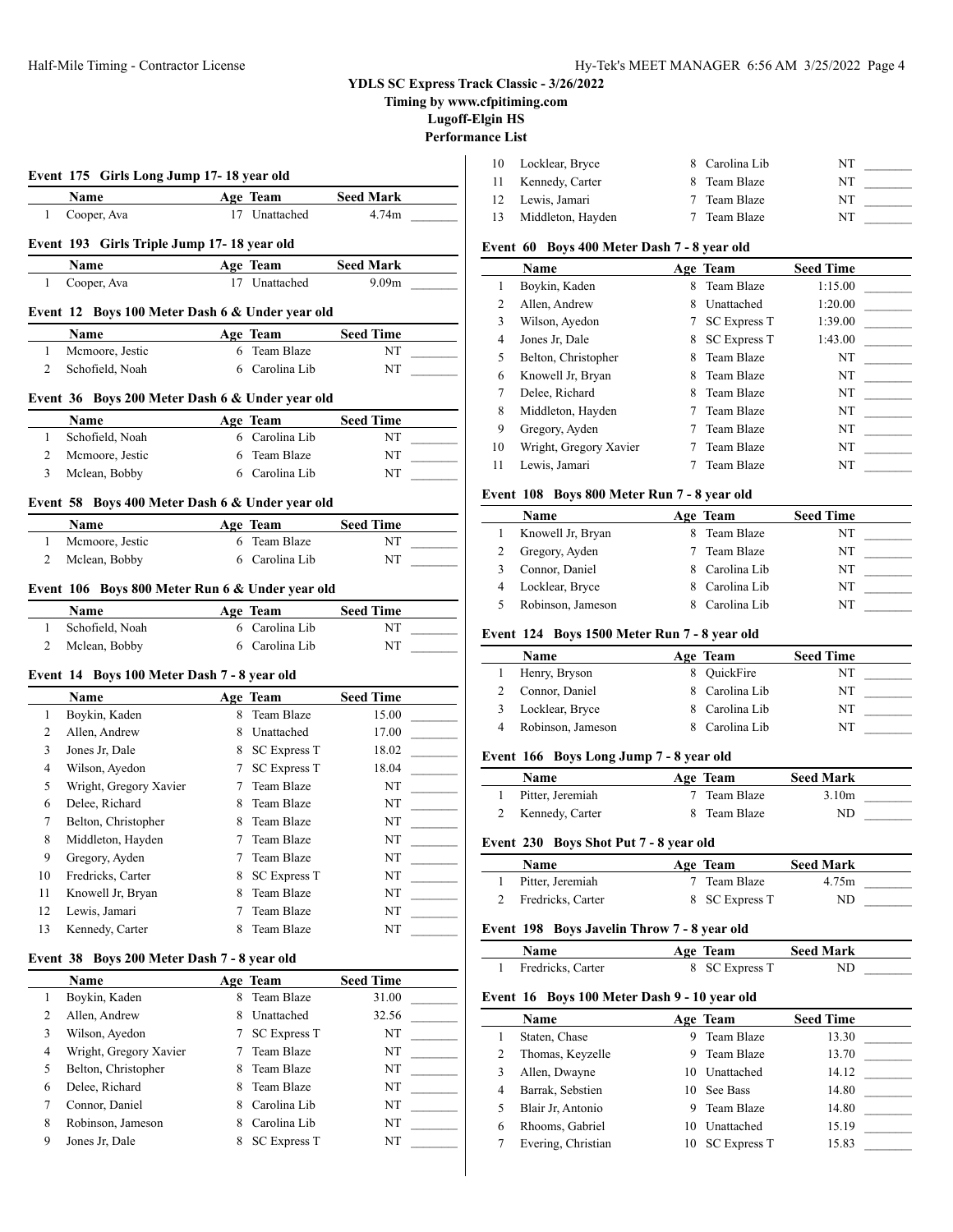**Timing by www.cfpitiming.com**

**Lugoff-Elgin HS**

 $\overline{\phantom{a}}$ 

**Performance List**

### **Event 16 ...(Boys 100 Meter Dash 9 - 10 year old)**

|    | <b>Name</b>        |    | Age Team            | <b>Seed Time</b> |
|----|--------------------|----|---------------------|------------------|
| 8  | Lawson, Braylen    | 9  | <b>SC Express T</b> | NT               |
| 9  | Barnes, John       |    | 10 SC Express T     | NT               |
| 10 | Bynum, Tyreek      | 9  | <b>SC Express T</b> | NT               |
| 11 | Ledbetter, Larry   | 9  | High Point B        | NT               |
| 12 | Wilson, Kendall    | 9  | High Point B        | NT               |
| 13 | Moyer, Isaiah      | 10 | Team Blaze          | NT               |
| 14 | Siau, John         | 10 | Team Blaze          | NT               |
| 15 | Moore, Christopher |    | Team Blaze          | NT               |

#### **Event 40 Boys 200 Meter Dash 9 - 10 year old**

|                | Name               |    | Age Team            | <b>Seed Time</b> |
|----------------|--------------------|----|---------------------|------------------|
| 1              | Thomas, Keyzelle   | 9  | Team Blaze          | 28.50            |
| 2              | Allen, Dwayne      | 10 | Unattached          | 28.82            |
| 3              | Barrak, Sebstien   | 10 | See Bass            | 29.81            |
| $\overline{4}$ | Blair Jr, Antonio  | 9  | Team Blaze          | 30.10            |
| 5              | Rhooms, Gabriel    | 10 | Unattached          | 31.87            |
| 6              | Johnson Jr, Rodney | 10 | Team Blaze          | NT               |
| 7              | Moyer, Isaiah      | 10 | Team Blaze          | NT               |
| 8              | Barbee, Osric      | 10 | Unattached          | NT               |
| 9              | Siau, John         | 10 | Team Blaze          | NT               |
| 10             | Robinson, Tre      | 9  | Carolina Lib        | NT               |
| 11             | Ledbetter, Larry   | 9  | High Point B        | NT               |
| 12             | Griffin, Elijah    | 9  | Carolina Lib        | NT               |
| 13             | Mclean, Clay       | 10 | Carolina Lib        | NT               |
| 14             | Bynum, Tyreek      | 9  | <b>SC Express T</b> | NT               |
| 15             | Moore, Christopher | 9  | Team Blaze          | NT               |
| 16             | Wilson, Kendall    | 9  | High Point B        | NT               |
| 17             | Barnes, John       | 10 | <b>SC Express T</b> | NT               |

#### **Event 62 Boys 400 Meter Dash 9 - 10 year old**

|    | Name               |    | Age Team            | <b>Seed Time</b> |
|----|--------------------|----|---------------------|------------------|
| 1  | Barrak, Sebstien   | 10 | <b>See Bass</b>     | 1:05.00          |
| 2  | Allen, Dwayne      | 10 | Unattached          | 1:06.80          |
| 3  | Staten, Chase      | 9  | Team Blaze          | 1:07.00          |
| 4  | Rhooms, Gabriel    | 10 | Unattached          | 1:10.53          |
| 5  | Penn III, James    | 9  | Unattached          | 1:18.00          |
| 6  | Siau, John         | 10 | Team Blaze          | NT               |
| 7  | Barbee, Osric      | 10 | Unattached          | NT               |
| 8  | Barnes, John       | 10 | <b>SC Express T</b> | NT               |
| 9  | Bynum, Tyreek      | 9  | <b>SC Express T</b> | NT               |
| 10 | Ray, Jimmy         | 10 | Gaffney Elit        | NT               |
| 11 | Moyer, Isaiah      | 10 | Team Blaze          | NT               |
| 12 | Johnson Jr, Rodney | 10 | Team Blaze          | NT               |
| 13 | Moore, Christopher | 9  | Team Blaze          | NT               |

### **Event 110 Boys 800 Meter Run 9 - 10 year old**

| Name            |    | Age Team        | <b>Seed Time</b> |
|-----------------|----|-----------------|------------------|
| Mclean, Ian     |    | 9 NC United Tr  | NT               |
| Ray, Jimmy      | 10 | Gaffney Elit    | NT               |
| Penn III, James |    | Unattached      | NT               |
| Mclean, Clay    |    | 10 Carolina Lib | NT               |
| Griffin, Elijah |    | Carolina Lib    | NT               |
| Robinson, Tre   |    | Carolina Lib    | NT               |

# **Event 126 Boys 1500 Meter Run 9 - 10 year old**

|   | Name            |   | Age Team        | <b>Seed Time</b> |
|---|-----------------|---|-----------------|------------------|
|   | Mclean, Ian     | 9 | NC United Tr    | NT               |
|   | Ray, Jimmy      |   | 10 Gaffney Elit | NT               |
|   | Penn III, James |   | Unattached      | NT               |
| 4 | Mclean, Clay    |   | 10 Carolina Lib | NT               |
|   | Griffin, Elijah |   | Carolina Lib    | NT               |
|   | Robinson, Tre   |   | Carolina Lib    | NT               |

# **Event 168 Boys Long Jump 9 - 10 year old**

| Name               | Age Team       | <b>Seed Mark</b> |
|--------------------|----------------|------------------|
| Thomas, Keyzelle   | Team Blaze     | ND               |
| Blair Jr. Antonio  | Team Blaze     | ND.              |
| Wilson, Kendall    | 9 High Point B | ND               |
| Johnson Jr, Rodney | Team Blaze     | ND               |

#### **Event 232 Boys Shot Put 9 - 10 year old**

| <b>Name</b>        | Age Team        | <b>Seed Mark</b> |  |
|--------------------|-----------------|------------------|--|
| Lawson, Braylen    | 9 SC Express T  | ND               |  |
| Evering, Christian | 10 SC Express T | ND               |  |

### **Event 200 Boys Javelin Throw 9 - 10 year old**

| <b>Name</b>        | Age Team        | <b>Seed Mark</b> |
|--------------------|-----------------|------------------|
| Barbee, Osric      | 10 Unattached   | ND               |
| Lawson, Braylen    | 9 SC Express T  | ND               |
| Mclean, Ian        | 9 NC United Tr  | ND.              |
| Evering, Christian | 10 SC Express T | ND               |

#### **Event 18 Boys 100 Meter Dash 11- 12 year old**

|                | Name                 |    | Age Team            | <b>Seed Time</b> |
|----------------|----------------------|----|---------------------|------------------|
| 1              | Garvin, Kayden       | 12 | <b>SC Express T</b> | 13.61            |
| $\overline{2}$ | Wright, Xavier       | 12 | <b>SC Express T</b> | 13.85            |
| 3              | Hogan, Carmello      | 12 | <b>SC Express T</b> | 14.17            |
| $\overline{4}$ | Epps, Austin         | 11 | <b>SC Express T</b> | 14.20            |
| 5              | Bolton, Jayson       | 11 | Team Blaze          | 14.25            |
| 6              | Pernell Jr, Shawn    | 12 | <b>SC Express T</b> | NT               |
| 7              | Robinson, Matthew    | 12 | <b>SC Express T</b> | NT               |
| 8              | Washington, Kingston | 11 | Team Blaze          | NT               |
| 9              | Doe, Korey           | 12 | Team Blaze          | NT               |
| 10             | Chennault, Myles     | 11 | Team Blaze          | NT               |
| 11             | Bynem, Kobe          | 11 | <b>SC Express T</b> | NT               |
| 12             | Nickerson, Braden    | 11 | Team Blaze          | NT               |
| 13             | George, Ethan        | 12 | NC United Tr        | NT               |
| 14             | Abrams, Amari        | 12 | <b>SC Express T</b> | NT               |
| 15             | Sargent, Andrew      | 11 | Team Blaze          | NT               |
| 16             | Valentine, Darian    | 12 | Team Blaze          | NT               |
| 17             | Gatson, Qualan       | 12 | Team Blaze          | NT               |

### **Event 42 Boys 200 Meter Dash 11- 12 year old**

| Name            | Age Team        | <b>Seed Time</b> |  |
|-----------------|-----------------|------------------|--|
| Garvin, Kayden  | 12 SC Express T | 28.44            |  |
| Bolton, Jayson  | Team Blaze      | 29.01            |  |
| Wright, Xavier  | 12 SC Express T | 31.56            |  |
| Hogan, Carmello | 12 SC Express T | 31.93            |  |
| Epps, Austin    | SC Express T    | 35.75            |  |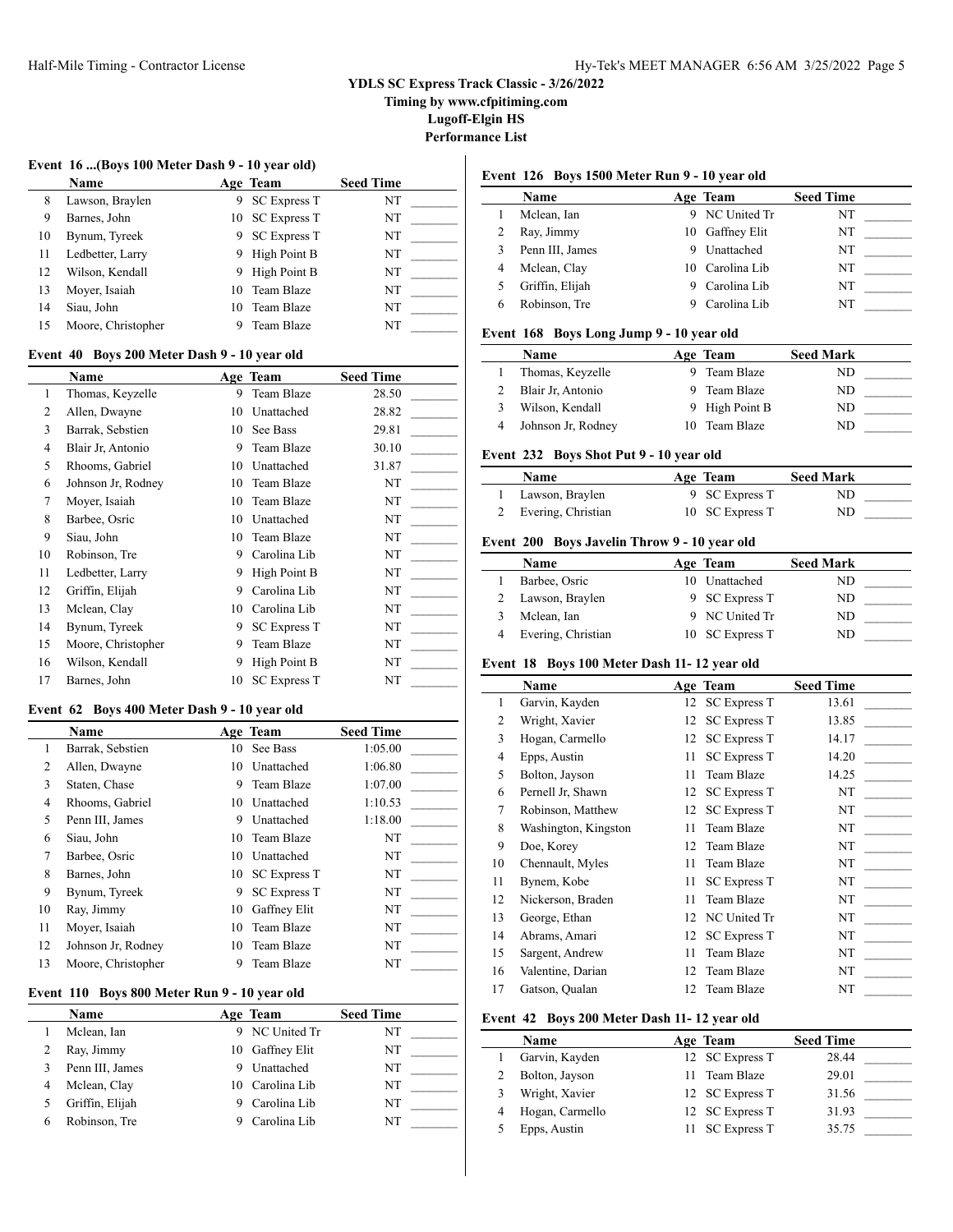**Timing by www.cfpitiming.com**

**Lugoff-Elgin HS**

**Performance List**

# **Event 42 ...(Boys 200 Meter Dash 11- 12 year old)**

|    | <b>Name</b>          |    | Age Team            | <b>Seed Time</b> |
|----|----------------------|----|---------------------|------------------|
| 6  | Valentine, Darian    | 12 | Team Blaze          | NT               |
| 7  | Washington, Kingston | 11 | Team Blaze          | NT               |
| 8  | Sargent, Andrew      | 11 | Team Blaze          | NT               |
| 9  | Siau, Walter         | 11 | Team Blaze          | NT               |
| 10 | Chennault, Myles     | 11 | Team Blaze          | NT               |
| 11 | Doe, Korey           | 12 | Team Blaze          | NT               |
| 12 | Woodberry, Tyler     | 12 | <b>SC Express T</b> | NT               |
| 13 | Bynem, Kobe          | 11 | <b>SC Express T</b> | NT               |
| 14 | Wilkinson, Everett   | 11 | NC United Tr        | NT               |
| 15 | Nickerson, Braden    | 11 | Team Blaze          | NT               |
| 16 | Schofield, Liam      | 11 | Carolina Lib        | NT               |
| 17 | George, Ethan        | 12 | NC United Tr        | NT               |
| 18 | Iszard, Nicholas     | 11 | Team Blaze          | NT               |
| 19 | Jones, Chandler      | 12 | Team Blaze          | NT               |
| 20 | Outlaw, Evan         | 11 | Team Blaze          | NT               |
| 21 | Gatson, Qualan       | 12 | Team Blaze          | NT               |

### **Event 64 Boys 400 Meter Dash 11- 12 year old**

|                | Name                 |    | Age Team            | <b>Seed Time</b> |
|----------------|----------------------|----|---------------------|------------------|
| 1              | Garvin, Kayden       | 12 | <b>SC Express T</b> | 1:08.00          |
| $\overline{c}$ | Hogan, Carmello      | 12 | <b>SC Express T</b> | 1:15.00          |
| 3              | Wright, Xavier       | 12 | <b>SC Express T</b> | 1:20.00          |
| 4              | Bullock, Sean        | 11 | <b>SC Express T</b> | 1:20.00          |
| 5              | Murray, Zion         | 12 | <b>SC Express T</b> | 1:21.00          |
| 6              | Epps, Ayden          | 11 | <b>SC Express T</b> | 1:23.00          |
| 7              | Washington, Kingston | 11 | Team Blaze          | NT               |
| 8              | Sargent, Andrew      | 11 | Team Blaze          | NT               |
| 9              | Siau, Walter         | 11 | Team Blaze          | NT               |
| 10             | Chennault, Myles     | 11 | Team Blaze          | NT               |
| 11             | Bolton, Jayson       | 11 | Team Blaze          | NT               |
| 12             | Pernell Jr, Shawn    | 12 | <b>SC Express T</b> | NT               |
| 13             | Woodberry, Tyler     | 12 | <b>SC Express T</b> | NT               |
| 14             | Bynem, Kobe          | 11 | <b>SC Express T</b> | NT               |
| 15             | Nickerson, Braden    | 11 | Team Blaze          | NT               |
| 16             | George, Ethan        | 12 | NC United Tr        | NT               |
| 17             | Wilkinson, Everett   | 11 | NC United Tr        | NT               |
| 18             | Gatson, Qualan       | 12 | Team Blaze          | NT               |
| 19             | Iszard, Nicholas     | 11 | Team Blaze          | NT               |
| 20             | Outlaw, Evan         | 11 | Team Blaze          | NT               |
| 21             | Rousseau, Jordan     | 12 | Team Blaze          | NT               |

### **Event 96 Boys 800 Meter Run 11- 12 year old**

| Name             | Age Team        | <b>Seed Time</b> |  |
|------------------|-----------------|------------------|--|
| Bullock, Sean    | 11 SC Express T | 2:30.00          |  |
| Rousseau, Jordan | 12 Team Blaze   | NT               |  |
| Siau, Walter     | 11 Team Blaze   | NT               |  |
| Schofield, Liam  | Carolina Lib    | NT               |  |

#### **Event 114 Boys 1500 Meter Run 11- 12 year old**

| Name            | Age Team        | <b>Seed Time</b> |  |
|-----------------|-----------------|------------------|--|
| Bullock, Sean   | 11 SC Express T | 5:30.00          |  |
| Schofield, Liam | 11 Carolina Lib | NT               |  |

### **Event 92 Boys 80 Meter Hurdles 11- 12 year old**

| Name              | Age Team        | <b>Seed Time</b> |  |
|-------------------|-----------------|------------------|--|
| Murray, Zion      | 12 SC Express T | NT               |  |
| Pernell Jr, Shawn | 12 SC Express T | NT               |  |
| Epps, Austin      | 11 SC Express T | NT               |  |
| Epps, Ayden       | 11 SC Express T | NT               |  |

### **Event 170 Boys Long Jump 11- 12 year old**

| <b>Name</b>      | Age Team        | <b>Seed Mark</b> |  |
|------------------|-----------------|------------------|--|
| Epps, Ayden      | 11 SC Express T | 4.14m            |  |
| Iszard, Nicholas | Team Blaze      | ND               |  |
| Outlaw, Evan     | Team Blaze      | ND               |  |

#### **Event 220 Boys Shot Put 11- 12 year old**

| Name              |     | Age Team        | <b>Seed Mark</b> |  |
|-------------------|-----|-----------------|------------------|--|
| Robinson, Matthew |     | 12 SC Express T | 9.14m            |  |
| Abrams, Amari     |     | 12 SC Express T | 7.92m            |  |
| Jones, Chandler   | 12. | Team Blaze      | ND               |  |

# **Event 202 Boys Javelin Throw 11- 12 year old**

| <b>Name</b>        | Age Team        | <b>Seed Mark</b> |
|--------------------|-----------------|------------------|
| Robinson, Matthew  | 12 SC Express T | ND               |
| Murray, Zion       | 12 SC Express T | ND               |
| Woodberry, Tyler   | 12 SC Express T | ND               |
| Abrams, Amari      | 12 SC Express T | ND.              |
| Wilkinson, Everett | 11 NC United Tr | ND               |
| Jones, Chandler    | Team Blaze      | ND               |

#### **Event 20 Boys 100 Meter Dash 13 -14 year old**

|                | Name               |     | Age Team        | <b>Seed Time</b> |
|----------------|--------------------|-----|-----------------|------------------|
|                | Palmer, Dorian     |     | 14 SC Express T | 13.57            |
| $\overline{2}$ | Jeter, Antonio     | 13. | Team Blaze      | 13.78            |
| 3              | Wilson, Landry     | 13. | $CrosstrainT\&$ | 14.25            |
| 4              | Baker, Christopher |     | 13 Team Blaze   | NT               |
| 5              | Galloway, Cayden   | 13. | Team Blaze      | NT               |
| 6              | Bennett, Cameron   |     | 14 Team Blaze   | NT               |
| 7              | Bell, Thaddeus     |     | 14 QC Thunderca | NT               |
| 8              | Mortimore, Kerriem | 13  | High Point B    | NT               |
| 9              | Doss, Avery        |     | 14 Xtreme Speed | NT               |
| 10             | Smith, Malcom      |     | Team Blaze      | NT               |

#### **Event 44 Boys 200 Meter Dash 13 -14 year old**

|    | <b>Name</b>        |    | Age Team        | <b>Seed Time</b> |  |
|----|--------------------|----|-----------------|------------------|--|
| 1  | Doss, Avery        |    | 14 Xtreme Speed | 24.63            |  |
| 2  | Marshall, Nehemiah |    | 13 Team Blaze   | 26.00            |  |
| 3  | Jeter, Antonio     |    | 13 Team Blaze   | 28.00            |  |
| 4  | Palmer, Dorian     |    | 14 SC Express T | 29.05            |  |
| 5  | Baker, Christopher |    | 13 Team Blaze   | NT               |  |
| 6  | Galloway, Cayden   |    | 13 Team Blaze   | NT               |  |
| 7  | Bennett, Cameron   |    | 14 Team Blaze   | NT               |  |
| 8  | Smith, Malcom      |    | 13 Team Blaze   | NT               |  |
| 9  | Bell, Thaddeus     |    | 14 OC Thunderca | NT               |  |
| 10 | Miller, Jarden     | 13 | Unattached      | NT               |  |
| 11 | Mortimore, Kerriem | 13 | High Point B    | NT               |  |